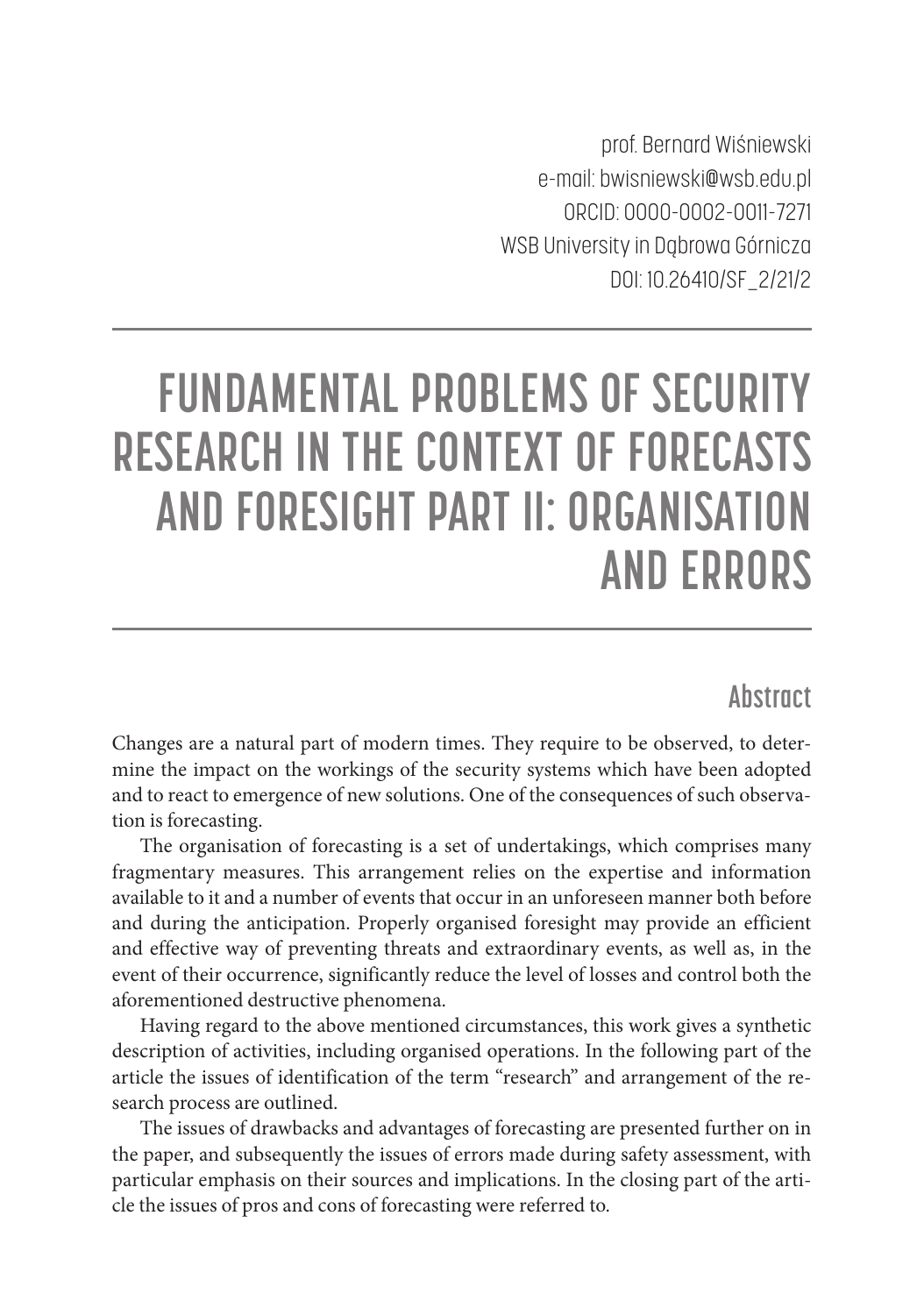The content of the considerations provided indicates that research on the future is challenging, complex and demanding. Their essence is usually to determine the directions, nature and scope of the necessary changes in the basis of predictions, the consequences of which have a direct impact on the subject of all the activities of people who strive for security, namely the human beings and the environment they live in.

# **Keywords**

**s**ecurity, forecasting, time, future, organization, process, mistakes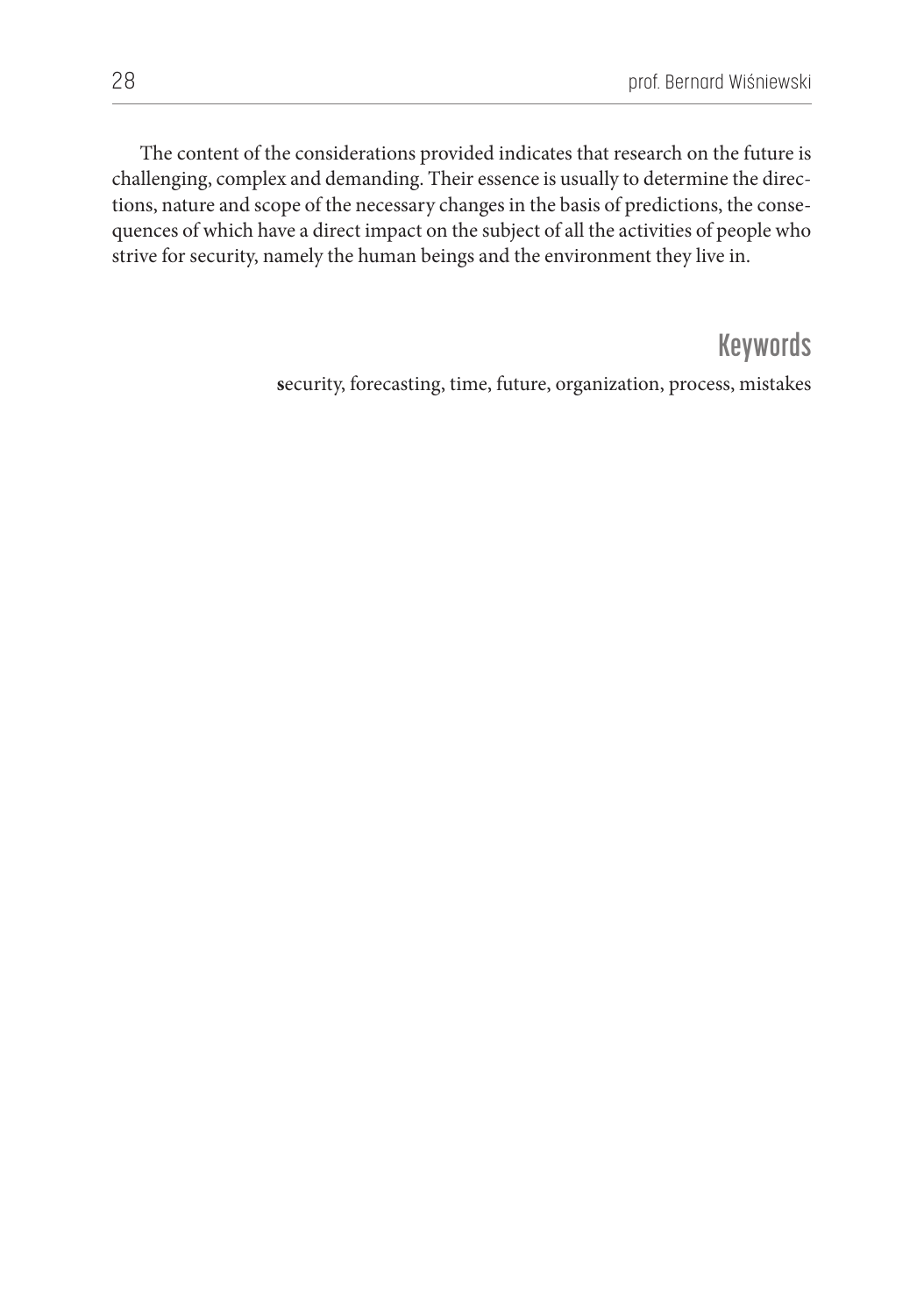## **Introduction**

The unpredictable events that surprise people almost every day force us to improve the scientific prediction of the future. "It can be observed, therefore, that the main aim of research into the future should be to pursue science-based forecasts. The above statement contains the essence of the functioning of a scientific discipline, referred to as forecasting. This notion is to be understood as a cognitive activity that is used to show the most probable directions of development, its pace, structure and range. Prognosis aims, consequently, to indicate the most probable directions and dynamics of development of specific domains of life and its structure and ongoing changes. At the same time, the projection aims to accurately determine the conditions in which such development will take place. These conditions specify the essential elements on which the elaboration of forecasts of varying nature and extent is built"1 .

Foresight can be perceived in terms of organised activities, understood as the action of different people (institutions) ordered in time and space, oriented towards a common goal. This order can be permanent (within an organisation), created ad hoc ( temporary cooperation of people or institutions) or semi institutionalised by previous commitments of cooperating parties<sup>2</sup>.

In this perspective, it would be fair to note that forecasting is accompanied by errors which 'are part of life, they may be associated with all forms of human endeavour. The nature of such mistakes is sophisticated and their causes can be reported from many angles; not only technical, but also: psychological, sociological, organisational or cultural"3 . Therefore, an error is no more than a manifestation of human erroneousness.

# **Principles of the organisation of forecasting**

An interesting classification of operations, considering the ratio of effect to point of origin. According to such a criterion, an action can be divided into:4

- construction (when the effect is a new state, a property initially not existing);
- destructive (when the effect of an action is the disappearance of a state, a feature initially existing);

<sup>1</sup> W.Kaczmarek, B.Wiśniewski, *Prognozowanie bezpieczeństwa*, [in:] *Bezpieczeństwo w teorii i badaniach naukowych. Wydanie drugie uzupełnione*, (ed.) B. Wiśniewski, WSPol, Szczytno 2018, p. 58.

<sup>2</sup> More: J. Prońko, *Potrzeby i możliwości doskonalenia działań zorganizowanych* [in:] *Racjonalizacja zarządzania jednolitymi formacjami umundurowanymi odpowiedzialnymi za bezpieczeństwo wewnętrzne*, Vol I, (ed.) B.Wiśniewski, Szkoła Główna Służby Pożarniczej, Warszawa 2017, pp. 9-24; B. Wiśniewski, *Wprowadzenie* [in:] *Racjonalizacja zarządzania jednolitymi formacjami umundurowanymi odpowiedzialnymi za bezpieczeństwo wewnętrzne*, Vol I, (ed.) B.Wiśniewski, Szkoła Główna Służby Pożarniczej Warszawa 2017, p. 7.

<sup>3</sup> K. Kuchta, I. Tylek, A. Rawska-Skotniczny, *Przyczyny i metody zapobiegania błędom ludzkim w inżynierskiej działalności budowlanej. Część I: Klasyfikacja źródła błędów*, [in:] *Przegląd budowlany*, No. 5/2017, Warszawa 2017, p. 17.

<sup>4</sup> T. Kotarbiński, *Abecadło praktyczności*, Interpress, Warszawa 1971, p. 24.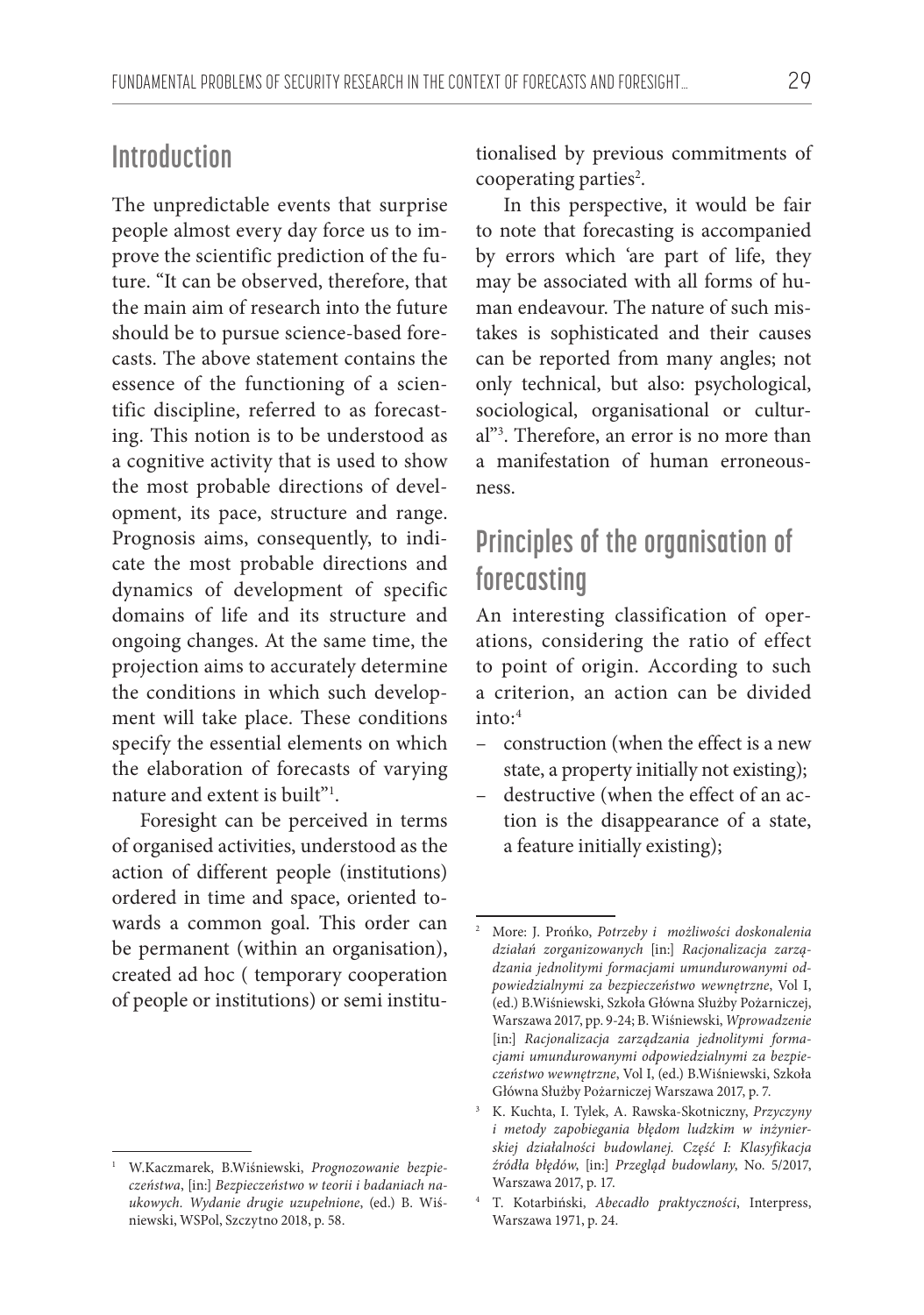- conservative (when the effect of the action is to maintain the state of a characteristic initially present);
- preventive (where the effect is to maintain the absence of an undesirable condition or characteristic).

The allocation of an action to the above categories is often subjective in nature, stemming from the observer's reference to one and not any other relatively relevant property (characteristic) of the observed object<sup>5</sup>.

Structured actions are those "aimed at a specific objective, characterised by an appropriate sequence of stages and consistent compliance with the implementation principles of each step. It is also called "a cycle of organised activity" or "an organisational cycle" in reference to the traditional concept of the French theoretician of organisation H. Le Châtelier"6 . In light of the above, it should be recalled that the cycle of organised activity includes:7

- to set a clear, well-defined objective;
- to examine the measures and conditions to be applied to achieve the intended purpose;
- to prepare the means and terms;
- to make a reality, meaning to carry out the intended steps in accordance with the plan;
- to monitor the results obtained and draw lessons from them.

Prognostic activities shall take the form of a research process. This approach requires clarification of the meaning of the terms 'process' and 'research'.

Tadeusz Kotarbiński, defines the process as "an event which is a change heading in a certain direction due to some indicated factor"8 . In turn, Leszek Krzyżanowski understands this notion as "any sequence (string, chain) of transformations, taking place in directly consecutive or overlapping moments, intentionally distinguished in some respect, as a definite entity"9 .

Tadeusz W. Nowacki regards the term "scientific research" as "work performed by a researcher or team aimed at achieving the progress of scientific understanding, obtaining new principles (scientific statements, theses, certainties, generalizations, definitions) about e.g. historical and social dependencies, etc."10.

Tadeusz Pilch, on the contrary, perceives scientific research, from the point of view of its ultimate purpose, as research:

- any cognition aimed at gathering theoretical knowledge in order to build generalizations, universalizations, laws of development and transformation of the reality under investigation  $(...):$
- an attempt to check the effects of the applied solutions, the consequences of the operation of a system is also

<sup>5</sup> R. Gwardyński, *Safety in Praxeological Approach,* [in:] *Security – Threats, Law and Organization. Schriften zu Mittel- Und Osteuropa in der Europäischen Integration. Band 24, (ed.)* B. Wiśniewski, G.G. Sander, P. Kobes, Verlag Dr. Kovač, Hamburg 2019, p. 11.

<sup>6</sup> *Encyklopedia organizacji i zarządzania*, Państwowe Wydawnictwo Ekonomiczne, Warszawa 1981, p. 109.

<sup>7</sup> R. Krupski, *Podstawy organizacji i zarządzania,*  Wydanie 5 zmienione, I-BiS, Wałbrzych 2004, p. 19.

<sup>8</sup> T. Kotarbiński, *O pojęciu metody. Wybór pism, Vol* I, PWN, Warszawa 1957, pp. 708 – 710.

<sup>9</sup> L. Krzyżanowski, *Podstawy nauki zarządzania, PWN,* Warszawa 1985, pp. 139 – 140.

<sup>10</sup> T.W. Nowacki, *Leksykon pedagogiki pracy*, Wyższa Szkoła Pedagogiczna TWP, Radom 2004, p. 22.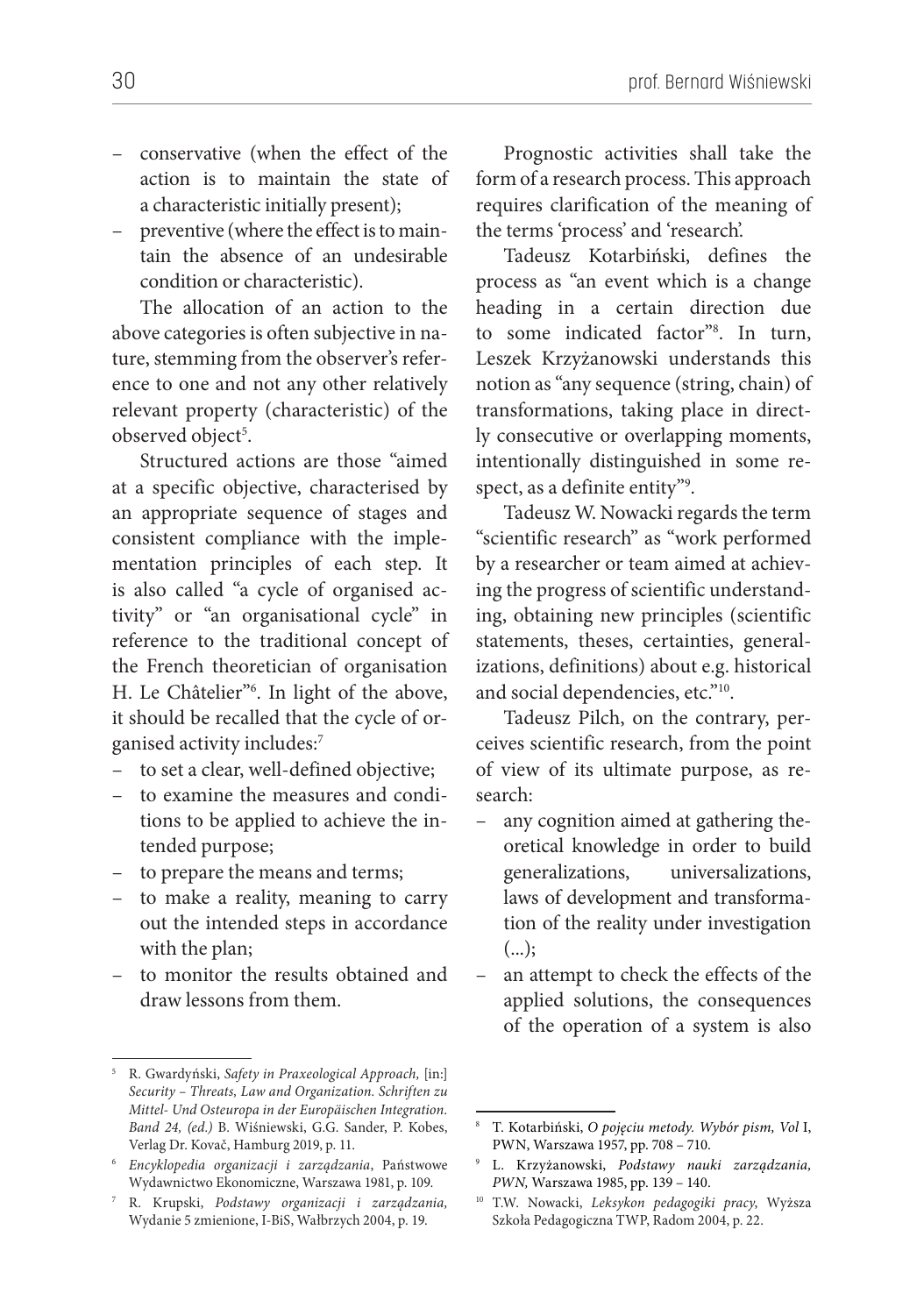a search for features, properties of events and processes  $(...)$ <sup>"11</sup>.

The concept of research is also clarified as: "investigative activities leading to the detection and establishment of a scientific fact, the law of theory; exact learning of reality by means of analysis and scientific research methodology"12.

Research is also deemed to be any genuine attempt to 'examine a problem in a systematic way or to contribute to our understanding of the issue'13.

On the grounds of the explanations presented above, it has been assumed that research is a deliberate and conscious effort, using scientific methods, to enrich academic knowledge through an objective and insightful study of reality.

The set-up of the research process "demands that the researcher has a vast knowledge of the external factors influencing the research itself. This applies both to the researcher's knowledge of himself/herself, his/her efforts to become aware of his/her own presuppositions with which he/she enters the research process, his/her knowledge of the studied subject, as well as his/her knowledge of interpersonal relations, of the distortions that the research process brings into these relations (...). Each researcher must know and understand the meaning and essence of the research (...). It is therefore necessary to have the appropriate knowledge of the subject of research (...) as well as an adequate ethical attitude"14 and true scientific passion.

In view of the foregoing, it is time to clarify what the structure of the research process is. "There are many approaches describing the research procedure which, despite their differences, are based on a certain common and logical sequence of events – steps that the researcher has to take to attain the research target"15. Let us take a look at some of them.

A highly detailed division of the research process includes:<sup>16</sup>

- to identify the research problem;
- to define the purpose of the research;
- specifying the working hypothesis;
- development of a research concept;
- collection of literature;
- study of literature;
- literature analysis and development of research results;
- generation of conclusions.

In accordance with Marian Cieślarczyk's position, the research process incorporates three main stages:<sup>17</sup>

- conceptual (conceptualisation of research) – requires discussion, confrontation, improvement and change;
- executive (research implementation) – does not allow for amendments and

<sup>11</sup> T. Pilch, *Zasady badań pedagogicznych (wydanie drugie poprawione i rozszerzone),* Warszawa 1988, p. 19-20.

<sup>12</sup> S. Czygier, *Badanie naukowe* [in:] *Nowy leksykon metodologiczny*, red. K.M. Czarnecki, Wydawnictwo Naukowe "Śląsk", Katowice 2007, p. 25.

<sup>13</sup> A.S. Reber, *Słownik psychologii*, Wydawnictwo Scholar, Warszawa 2000, p. 74.

<sup>14</sup> T. Pilch, *Zasady badań pedagogicznych (wydanie drugie poprawione i rozszerzone),* Wydawnictwo Akademickie "Żak", Warszawa 1998, p. 63.

<sup>15</sup> M. Bodziany, Proces badawczy [in:] *Teoretyczne i metodologiczne podstawy problemów z zakresu bezpieczeństwa. Podręcznik akademicki*, (ed.) Z. Ścibiorek i Z. Zamiar, Wydawnictwo Adam Marszałek, Toruń 2016, p. 228.

<sup>16</sup> Ch. Frankfort-Nachmias, D. Nachmias, *Metody badawcze w naukach społecznych*, Zysk i S-ka Wydawnictwo, Poznań 2001, p. 36.

<sup>17</sup> M. Cieślarczyk, *Metody, techniki i narzędzia badawcze oraz elementy statystyki stosowane w pracach magisterskich i doktorskich*, Akademia Obrony Narodowej, Warszawa 2003, pp. 22–23.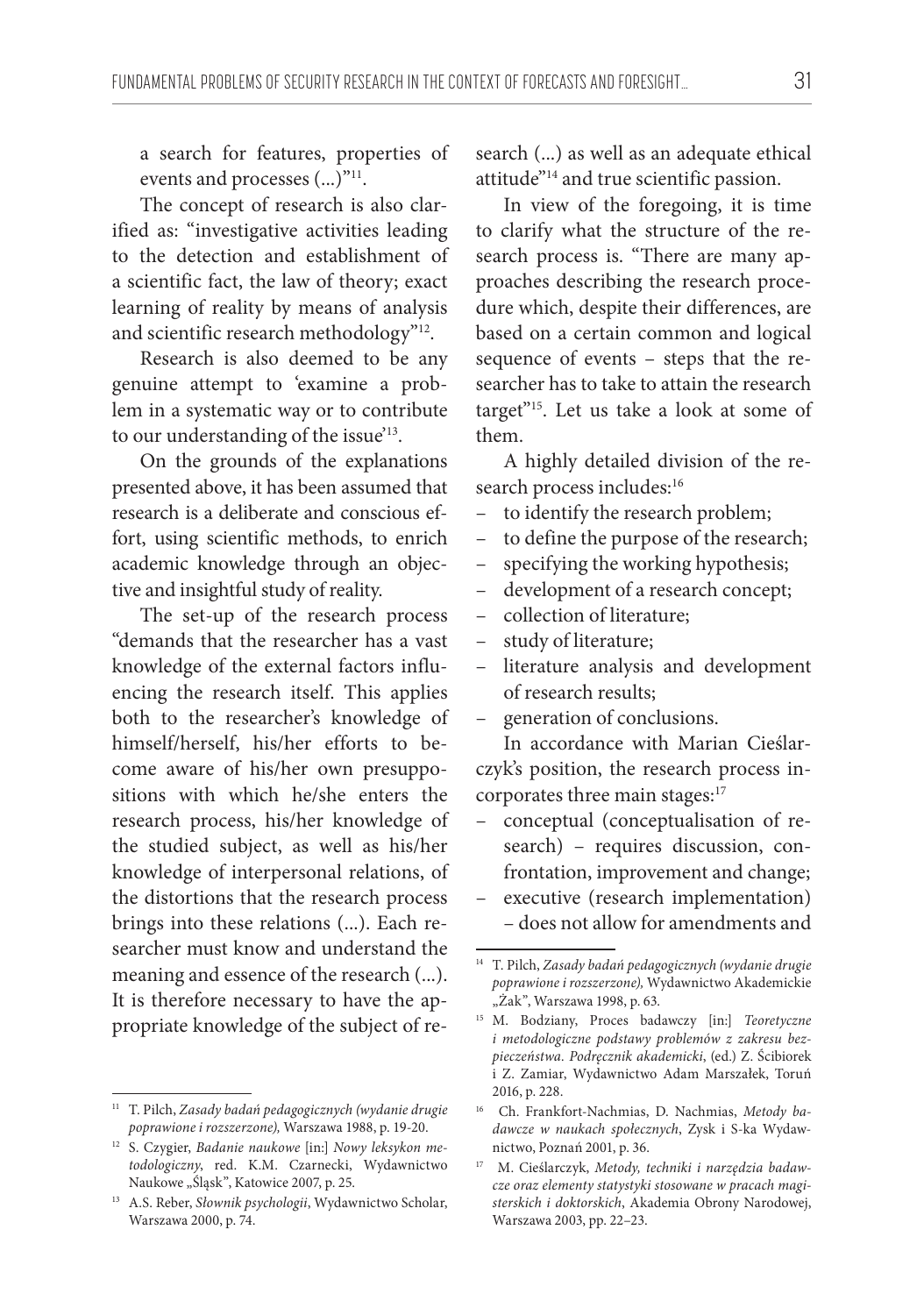must be carried out strictly in accordance with established assumptions;

– final (finalisation of research) – is a summary of the research effort, crowned by the attained result.

The organisation of security forecasting shall take into account:<sup>18</sup>

- type of forecasting;
- trends in the security environment;
- optimal set of forecasting methods available for implementation.

As with all the research procedures presented hitherto, forecasts have their strengths and weaknesses.

The advantage of prognosis appears to be simplicity, although such a statement does not sound unequivocal. Meanwhile, the disadvantage is that the quality of forecasting remains unasserted<sup>19</sup>.

One cannot, however, overlook the factors that have a pejorative influence on the results of projections, among which can be counted:<sup>20</sup>

– objective:

- a. restrictions on access to information and knowledge to be forecast,
- b. insufficient level of detail and knowledge in the forecasting process,
- subjective:
	- a. partiality in the choice of future-proofing material,
	- b. contradictions in the perception of the future.

It is well worth stressing that there is a certain danger with regard to forecasting. Well, 'selectively treated facts, events or phenomena show diverse and often

contradictory tendencies. They prevent the formulation of scientifically justified views on future development trends of existing risks and new, non-existent dangers. Only the detection of causal relations between appropriately classified phenomena or facts, the disclosure of sources and primary causes of both their occurrence and evolution, may constitute a basis necessary for conducting evaluations of a general nature"<sup>21</sup>.

The main steps in assessing security forecasts are<sup>22</sup>

- formulation of the prognostic goal;
- defining a set of foresight elements;
- selecting forecasting methods and rules;
- description of the envisaged safety level;
- performance of the forecasting task.

It is vital to underscore the key role played by the trend in security forecasting. "The trend (developmental tendency) of a time line expresses a long-term tendency to monotonous (one-way) changes of the projected variable. A trend is a result of a permanent influence on a given phenomenon (...) of an established composition of factors, both of an objective and subjective nature"23.

#### **Prognostic errors**

The term 'error' is defined as:

– "non-compliance with the applicable rules..."

<sup>18</sup> Ibidem.

<sup>19</sup> More: P. Lubiewski, *Bezpieczeństwo państwa w ujęciu*  systemowym, "Zeszyty Naukowe SGSP", No. 74/2/2020, SGSP, Warszawa 2020, p. 115.

<sup>20</sup> Ibidem, p. 186.

<sup>21</sup> W. Kaczmarek, B. Wiśniewski, *Pprognozowanie bezpieczeństwa*…, op. cit., p. 6

<sup>22</sup> Ibidem, p. 182.

<sup>23</sup> *Prognozowanie w zarządzaniu przedsiębiorstwem, Pt. IV Prognozowanie na podstawie modeli trendu*, (ed.) J. Nazarko, Politechnika Białostocka, Białystok 2017, p. 5.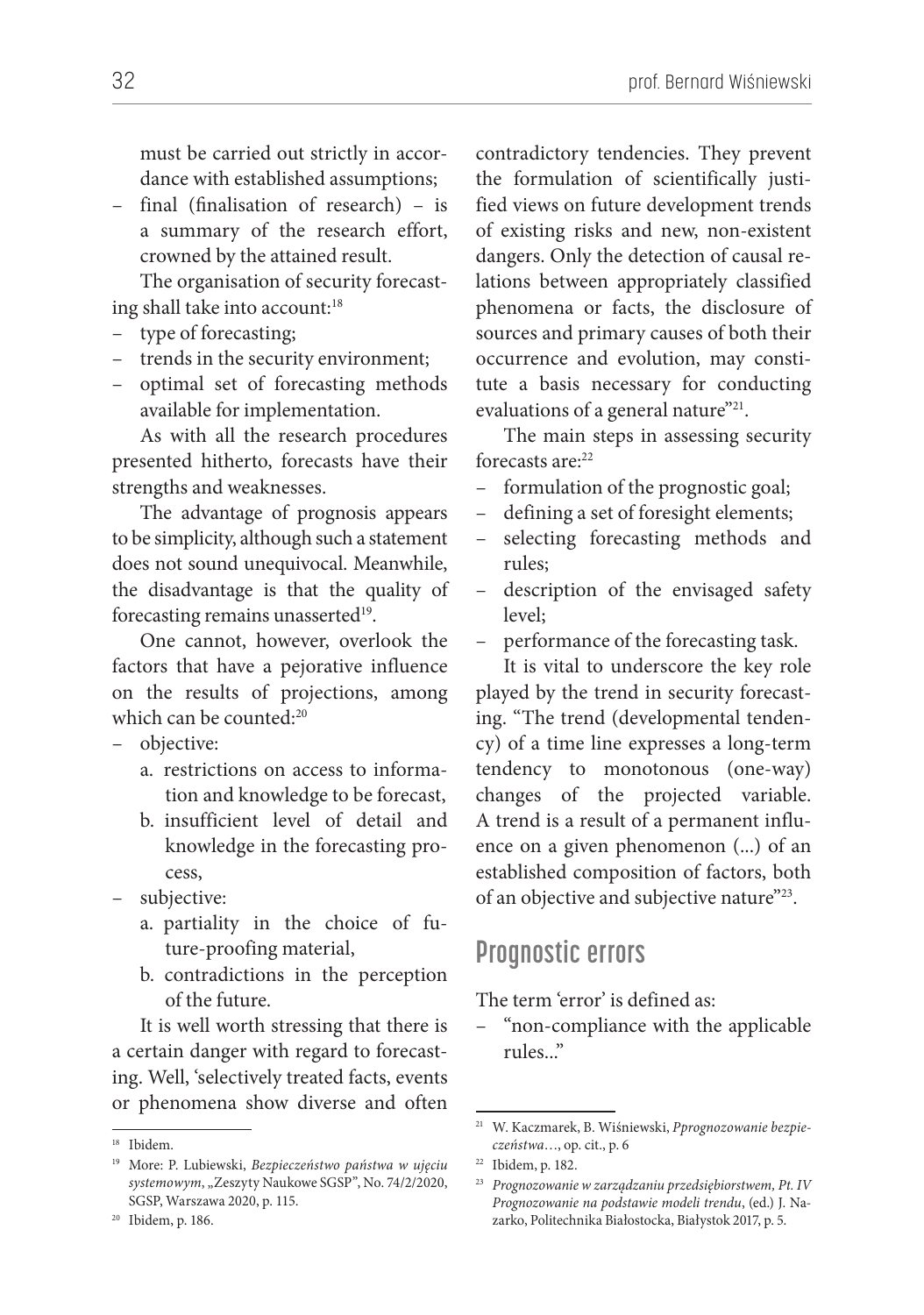- "mistake concerning the content, the essence of something."
- "neglect of something while doing something (...) usually because of the unpredictable negative consequences;
- a deed, an activity that has (...) bad consequences;
- an improper step, an undertaking".24

Dictionaries provide such information. The term "error" is seen in the scientific literature a little more extensively.

Tadeusz W. Nowacki<sup>25</sup> defines the notion of "error" as "incompatibility between the actual state and its explanation". However, Z. Piątek describes an error, in terms of a particular type of interference in the collection, use and transmission of information<sup>26</sup>. Wincenty Okoń defines "error" as "a discrepancy between reality and its reception in human consciousness"27. Józef Pieter, on the contrary, perceived the "error" as an ineffective action or its consequence<sup>28</sup>. A separate view was presented by B. Popielski, who considers an act contrary to the commonly recognized principles of knowledge to be an error, in a damaging action or omission that could have been avoided by compliance with the principles appropriate to the state of knowledge<sup>29</sup>. On the other hand, A. Liszewska believes that a doctor's behaviour may be considered an error if it violates the rules of professional conduct

developed on the grounds of science and practice applicable in a given case<sup>30</sup>. In contrast, Arthur S. Reber notes that the term "error" has "several general meanings in which the term is referred to:

- to drift away from the correctness;
- faulty conviction;
- a state in which a misconception is upheld;
- in statistics: deviation from the correct result;
- in an experiment: any change in a dependent variable caused by factors other than a modification of the independent variable;
- an inappropriate or incorrect response that results in a delay in learning the correct answer"<sup>31</sup>.

As has always been the case, also this time, we need to look at the basic sources. The concept of 'research' is generally perceived as a term:

- "work, activities aimed at learning something by means of scientific analysis;
- a set of actions, methods to monitor (...), the result of such control;
- confirmation of the presence of some indicator or determination of its level".32

Errors are seen through the prism of unsolicited actions, "within which a distinction can be made between: intentional (fully conscious, thoughtful and targeted) and unintentional ( not inten-

<sup>24</sup> *Wielki słownik języka polskiego,* t. A-G, red. S. Dubisz, Warszawa 2018, p. 296.

<sup>25</sup> W. Nowacki, *Leksykon pedagogiki pracy*, Radom 2004, p. 29.

<sup>26</sup> Z. Piątek, *Błędy w Naturze i błędy wobec Natury*, [in:] *Prakseologia, No* 3-4/1993, Warszawa 1993, pp. 120–121.

<sup>27</sup> W. Okoń, *Nowy słownik pedagogiczny*, Warszawa 1996, p. 34.

<sup>28</sup> J. Pieter, *Słownik psychologiczny*, Katowice 2004, p. 52.

<sup>29</sup> More: B. Popielski, *Medycyna i Prawo*, Warszawa 1968.

<sup>30</sup> More: A. Liszewska, *Odpowiedzialność karna lekarza za błąd w sztuce medycznej*, [in:] *Edukacja Prawnicza*, No 107, maj 2009.

<sup>31</sup> A.S. Reber, *Słownik psychologii*, Warszawa 2000, p. 91.

<sup>32</sup> *Wielki słownik języka polskiego,* t. A-G, red. S. Dubisz, Warszawa 2018, p. 176.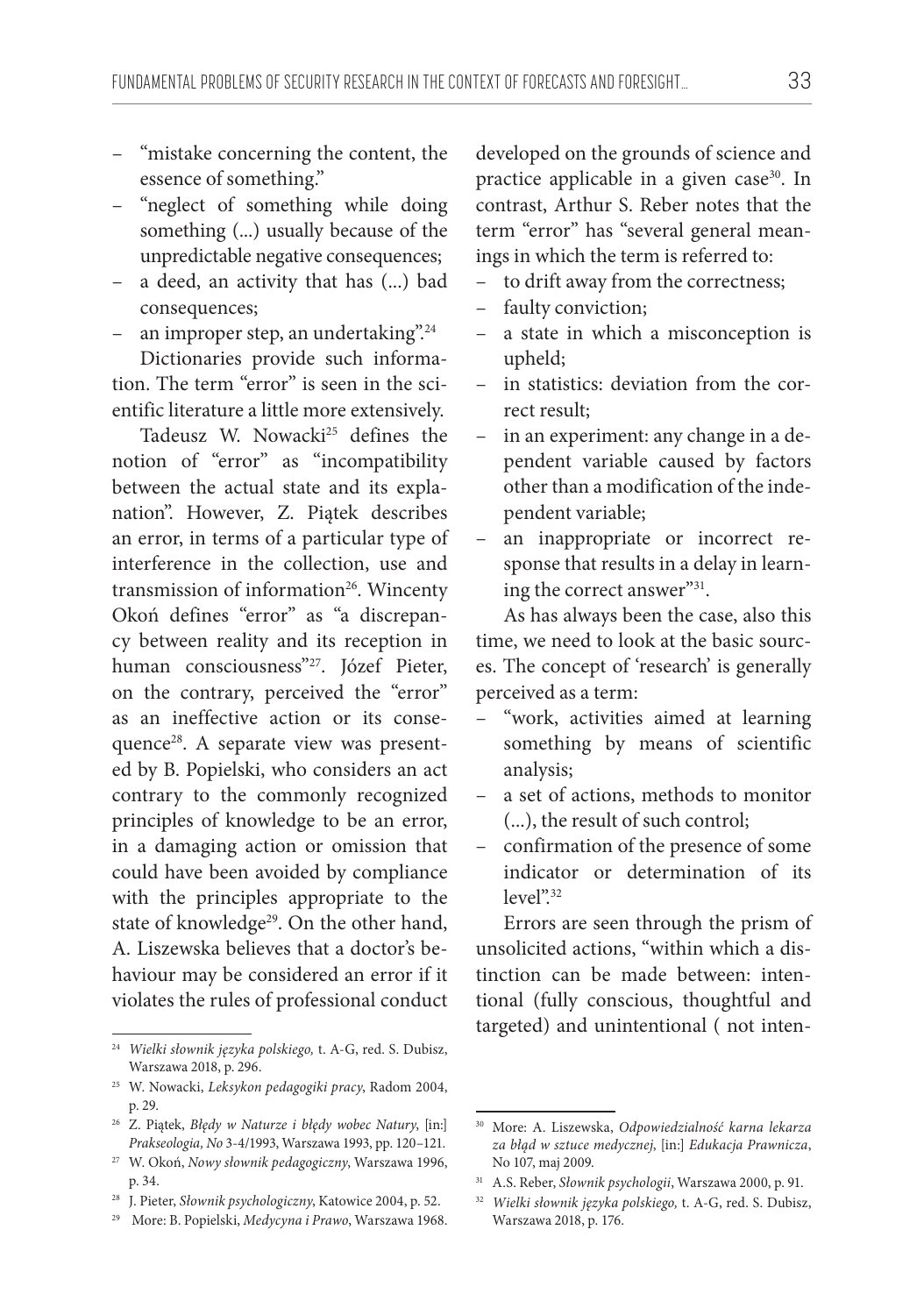tionally done, reflexively, under the influence of the moment)"33.

The mistake is also seen in terms of decisions or outlier actions "in any way from decisions and actions that are appropriate to the situation, as determined by the applicable rules and principles of conduct arising from the nature of the task, technique, technology and organisation of work, safety requirements or common sense"34.

In order for errors to occur, however defined, the following conditions must be met, which come down to existence:<sup>35</sup>

- an erroneous entity, i.e. one fitted with human awareness;
- an environment in which changes can be made;
- some kind of reference of a given subject to a given expectation.

Forecasting, like any research procedure, is flawed by mistakes. The most frequent are:<sup>36</sup>

- a realised forecast error, which gives complete information on the accuracy of the forecast. A significant disadvantage is that this information only becomes available when the forecast expires;
- an expected forecast error that can be estimated.

Other forecasting errors may be : 37

- estimations consisting of erroneous statistical inference;
- random and impossible to predict and not resulting from repetitive factors.

Forecasting errors may originate from the following:38

- the use of incomplete, uncertain or false information;
- the selection of inappropriate test methods employed in the forecasting process;

"Mistakes are made both in thinking itself, in the organisation of action, as well as in the process of operation"<sup>39</sup>. Bearing in mind that each error gives rise to specific results, it ought to be highlighted that the errors disclosed "are usually only symptoms of more complex weaknesses (...), and the detection of an error should always be treated as an opportunity to introduce improvements and necessary modifications to a poorly functioning (...) procedure. The condition for taking advantage of this opportunity is to know the roots of the error. The essence of improvement is therefore conscious action aimed at making something better"<sup>40</sup>. It should also be remarked that failures

<sup>33</sup> K. Kuchta, I. Tylek, A. Rawska-Skotniczny, *Przyczyny i metody zapobiegania błędom ludzkim w inżynierskiej działalności budowlanej. Część I: Klasyfikacja źródła błędów*, [in:] *Przegląd budowlany*, No 5/2017, Warszawa 2017, p. 18.

<sup>34</sup> *Podstawy zarządzania operacyjnego,* red*.* Z. Jasiński, Kraków 2005, p. 313.

<sup>35</sup> E. Żarnecka-Biały, *Wprowadzenie: Anatomia błędu*, [in:] *Prakseologia,* No. 3-4/1993, Warszawa 1993, pp. 120–121.

<sup>36</sup> J.B. Gajda, *Prognozowanie i symulacje w ekonomii i zarządzaniu*, Wydawnictwo C.H.Beck, Warszawa 2017, pp. 99-100.

<sup>37</sup> B. Wiśniewski, *Praktyczne aspekty badań…*, op. cit., p. 184.

<sup>38</sup> Ibidem.

<sup>39</sup> K. M. Czarnecki, *Błędy i pomyłki w badaniach naukowych (Opracowanie autorefleksyjne)*, [in:] *Zeszyty Naukowe Wyższej Szkoły Humanitas,* ZeszytNo 4/2009, Seria: Pedagogika, Sosnowiec 2009, p. 23.

<sup>40</sup> P. Sowizdraniuk, *Doskonalenie współdziałania podmiotów ratowniczych*, [in:] *Instytucje publiczne i prywatne w systemie zarządzania kryzysowego*, B. Wiśniewski, J. Prońko, P. Lubiewski (red. nauk.), Warszawa 2018, p. 138 oraz Z. Martyniak, *Nowe metody i koncepcje zarządzania*, Wydawnictwo Akademii Ekonomicznej w Krakowie, Kraków 2002, p. 106.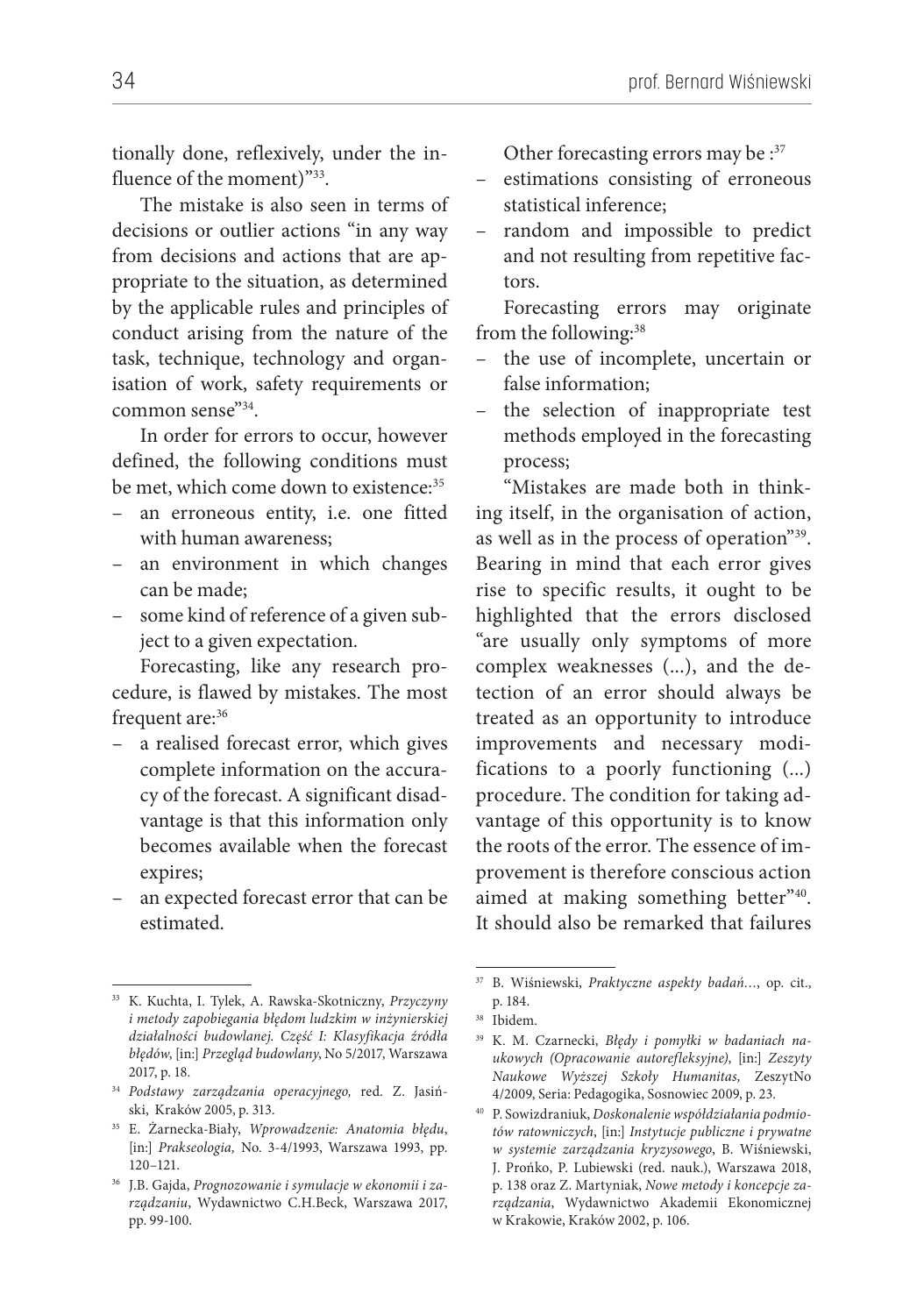tend to spread. They may also cause irreversible pejorative effects if there is no "error detection logic capable of dealing with the problem and minimising its effect"<sup>41</sup>.

In order to avoid mistakes, individual and team work requires effective organisation, which shall be based on transparent, understandable and acceptable principles. "Although such arrangement of work is possible, in the absence of appropriate supervision and a large number of tasks carried out in parallel, the risk of making mistakes increases, the correction of which can be very expensive. Particular attention ought to be paid in such a case to the mode of implementation of alterations"42.

#### **Summary**

Safety precautions continue uninterrupted. They are accompanied by the acquisition, collection and processing of information and expertise. This process is aimed at rational forecasting of the future, for which "methods that are not expensive, simple to apply, easy to interpret and, above all, ensuring satisfactory results of the predictive process<sup>43</sup>. In this context, it is important to select appro-

priate and objective measures of forecast quality assessment"44.

# **Bibliography**

- *Bezpieczeństwo państwa (Dylematy i konsekwencje)*, (eds.) B. Kaczmarczyk, B. Kogut, SA PSP, Kraków 2011.
- *Bezpieczeństwo w teorii i badaniach naukowych*. Wydanie drugie uzupełnione, (eds.) B. Wiśniewski, WSPol, Szczytno 2018.
- Bodziany M., *Proces badawczy* [in:] *Teoretyczne i metodologiczne podstawy problemów z zakresu bezpieczeństwa. Podręcznik akademicki*, (ed.) Z. Ścibiorek i Z. Zamiar, Wydawnictwo Adam Marszałek, Toruń 2016.
- Cieślarczyk M., *Metody, techniki i narzędzia badawcze oraz elementy statystyki stosowane w pracach magisterskich i doktorskich*, Akademia Obrony Narodowej, Warszawa 2003.
- Czarnecki K. M., *Błędy i pomyłki w badaniach naukowych* (Opracowanie autorefleksyjne), [in:] *Zeszyty Naukowe Wyższej Szkoły Humanitas*, Zeszyt No. 4/2009, Seria: Pedagogika, Sosnowiec 2009.
- Czygier S., *Badanie naukowe* [in:] *Nowy leksykon metodologiczny*, red. K.M. Czarnecki, Wydawnictwo Naukowe "Śląsk", Katowice 2007.
- *Encyklopedia organizacji i zarządzania*, Państwowe Wydawnictwo Ekonomiczne, Warszawa 1981.
- Frankfort-Nachmias Ch., Nachmias D., *Metody badawcze w naukach społecznych*, Zysk i S-ka Wydawnictwo, Poznań 2001.
- Gajda J. B., *Prognozowanie i symulacje w ekonomii i zarządzaniu*, Wydawnictwo C.H. Beck, Warszawa 2017.

<sup>41</sup> D. Lock, *Podręcznik zarządzania jakością*, Warszawa 2002, p. 317.

<sup>42</sup> K. Kuchta, I. Tylek, A. Rawska-Skotniczny, *Przyczyny i metody zapobiegania błędom ludzkim w inżynierskiej działalności budowlanej. Część I: Klasyfikacja źródła błędów*, [in:] *Przegląd budowlany*, No 5/2017, Warszawa 2017, p. 20.

<sup>43</sup> *Prognozowanie w zarządzaniu przedsiębiorstwem, Cz. I Wprowadzenie do metodyki prognozowania*, (ed.) J. Nazarko, Politechnika Białostocka, Białystok 2004, pp. 27-37.

<sup>44</sup> J.B. Gajda, *Prognozowanie i symulacje w ekonomii i zarządzaniu*, Wydawnictwo C.H.Beck, Warszawa 2017, p. 111 oraz *Prognozowanie w zarządzaniu przedsiębiorstwem, Pt. IV Prognozowanie na podstawie modeli trendu*, (ed.) J. Nazarko, Politechnika Białostocka, Białystok 2017, p. 113.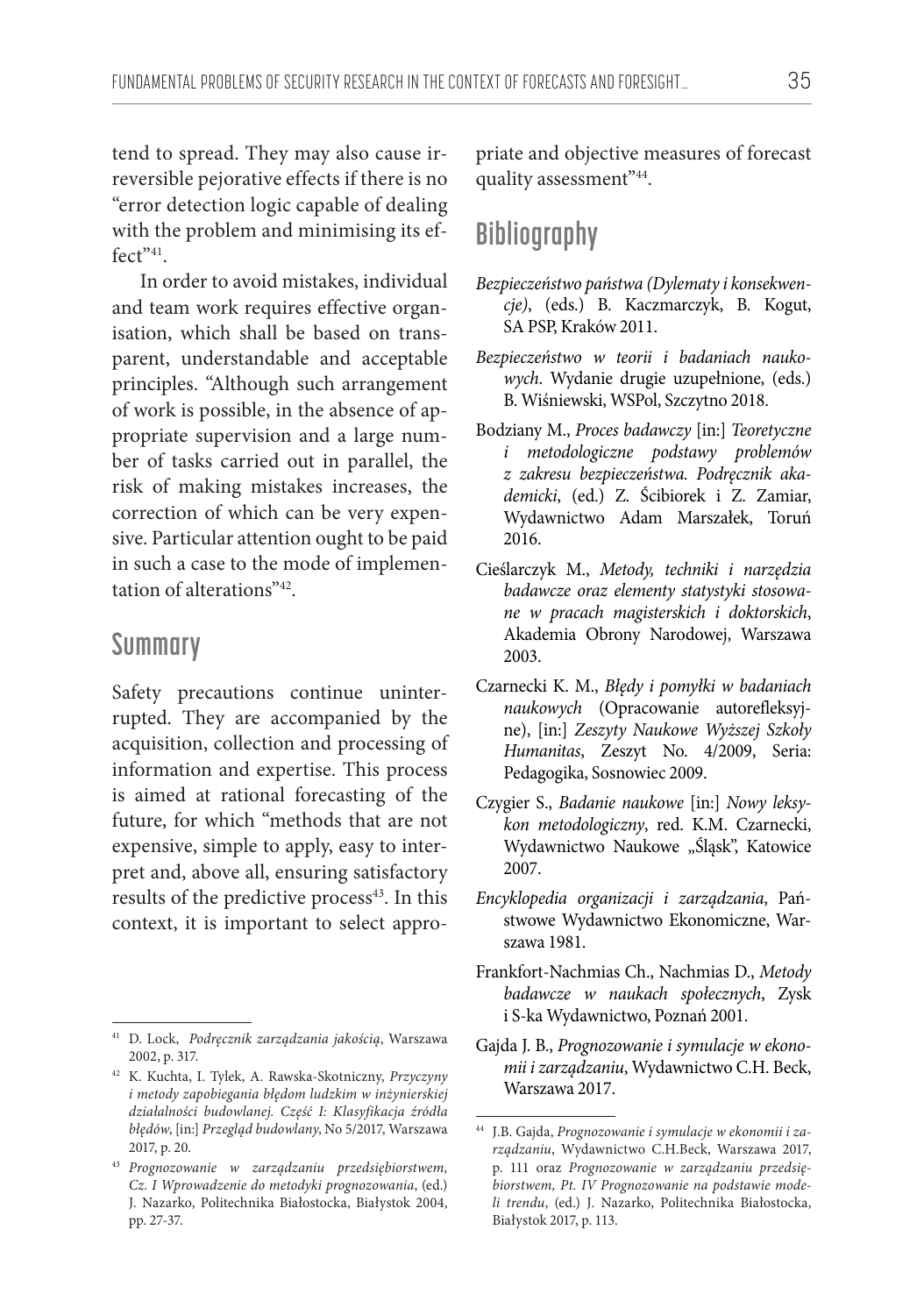- Gwardyński R., *Safety in Praxeological Approach*, [in:] *Security – Threats, Law and Organization*. Schriften zu Mittel- Und Osteuropa in der Europäischen Integration. Band 24, (ed.) B. Wiśniewski, G.G. Sander, P. Kobes, Verlag Dr. Kovač, Hamburg 2019.
- *Instytucje publiczne i prywatne w systemie zarządzania kryzysowego*, (ed.) B. Wiśniewski, J. Prońko, P. Lubiewski, Warszawa 2018.
- Justyński K., *Material Scope of Public Safety and Public Order in the Context of Police Responsibilities*, Internal Security, WSPol, Szczytno 2019, Special Issue.
- Justyński K., *Police in the System of Public Safety – Polish Experience*, Internal Security, WSPol, Szczytno 2017, Vol. 9 Issue 1.
- Kaczmarek W., Wiśniewski B., *Prognozowanie bezpieczeństwa*, [in:] *Bezpieczeństwo w teorii i badaniach naukowych. Wydanie drugie uzupełnione*, (ed.) B. Wiśniewski, WSPol, Szczytno 2018.
- Kamiński S., *Nauka i metoda. Pojęcie nauki i klasyfikacja nauk*, TN KUL, Lublin 1992.
- Kotarbiński T., *Abecadło praktyczności*, Interpress, Warszawa 1971.
- Kotarbiński T., *O pojęciu metody. Wybór pism*, Tom I, PWN, Warszawa 1957.
- Krupski R., *Podstawy organizacji i zarządzania*, Wydanie 5 zmienione, I-BiS, Wałbrzych 2004.
- Krzyżanowski L., *Podstawy nauki zarządzania*, PWN, Warszawa 1985.
- Kuchta K., Tylek I., Rawska-Skotniczny A., *Przyczyny i metody zapobiegania błędom ludzkim w inżynierskiej działalności budowlanej. Część I: Klasyfikacja źródła błędów*, [in:] *Przegląd budowlany*, No. 5/2017, Warszawa 2017.
- Liszewska A., *Odpowiedzialność karna lekarza za błąd w sztuce medycznej*, [in:] *Edukacja*
- Lock D., *Podręcznik zarządzania jakością*, Warszawa 2002.
- Lubiewski P., *Bezpieczeństwo państwa w ujęciu*  systemowym, "Zeszyty Naukowe SGSP", No. 74/2/2020, SGSP, Warszawa 2020
- Lubiewski P., *Bezpieczeństwo państwa reminiscencje*, Zeszyty Naukowe Państwowej Wyższej Szkoły Zawodowej im. Witelona w Legnicy, Legnica 2020, No. 34(1)/2020.
- Lubiewski P., Gwardyński R., *Ochrona zabytków przed zagrożeniami terrorystycznymi, kryminalnymi, militarnymi i pozamilitarnymi*, Katedra Bezpieczeństwa Społecznego Instytutu Bezpieczeństwa i Edukacji Obywatelskiej Wydziału Pedagogicznego Uniwersytetu Pedagogicznego w Krakowie, Kraków 2018.
- Lubiewski P., *Zagrożenie rozważania na gruncie teorii*, Zeszyty Naukowe Państwowej Wyższej Szkoły Zawodowej im. Witelona w Legnicy, Legnica 2020, No. 34(1)/2020.
- Martyniak Z., *Nowe metody i koncepcje zarządzania*, Wydawnictwo Akademii Ekonomicznej w Krakowie, Kraków 2002.
- Nowacki T.W., *Leksykon pedagogiki pracy*, Wyższa Szkoła Pedagogiczna TWP, Radom 2004.
- Okoń W., *Nowy słownik pedagogiczny*, Warszawa 1996.
- Pieter J., *Słownik psychologiczny*, Katowice 2004.
- Pilch T., *Zasady badań pedagogicznych (wydanie drugie poprawione i rozszerzone)*, Warszawa 1988.
- Pilch T., *Zasady badań pedagogicznych (wydanie drugie poprawione i rozszerzo*ne), Wydawnictwo Akademickie "Żak", Warszawa 1998.
- Piątek Z., *Błędy w Naturze i błędy wobec Natury*, [in:] *Prakseologia*, No. 3-4/1993, Warszawa 1993.
- *Podstawy zarządzania operacyjnego*, red. Z. Jasiński, Kraków 2005.
- Popielski B., *Medycyna i Prawo*, Warszawa 1968.
- *Prognozowanie w zarządzaniu przedsiębiorstwem, Cz. IV Prognozowanie na podstawie modeli trendu*, (ed.) J. Nazarko, Politechnika Białostocka, Białystok 2017.